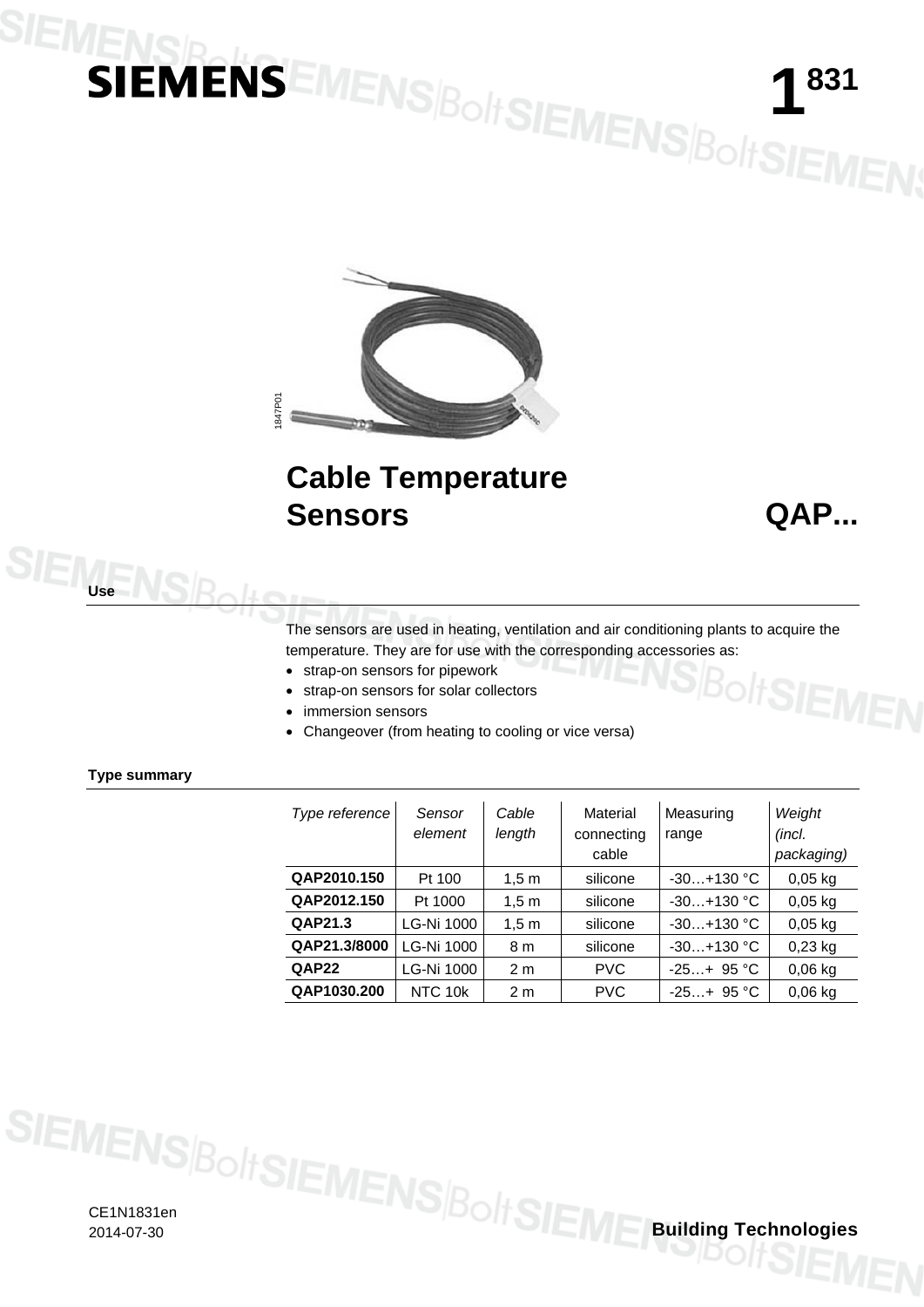| <b>Accessories</b> | Name                                                                                                                              | Part number/<br>type reference |
|--------------------|-----------------------------------------------------------------------------------------------------------------------------------|--------------------------------|
|                    | Protection pocket, Ms63, PN10, immersion length 100 mm                                                                            | ALT-SB100 <sup>1)</sup>        |
|                    | Cable holder for protection pocket mounting                                                                                       | 4 213 1416 0                   |
|                    | Changeover mounting kit<br>For fitting on pipes (pipes of about 1335 mm dia.),<br>consisting of holding piece and cable ties (2x) | ARG22.1 $^{2}$                 |
|                    | Aluminium bar<br>Consisting of bar with riveted holder and rubber grommet                                                         | <b>ARG22.2</b>                 |

1) For other protection pocket accessories, refer to Data Sheet N1194.

2) Suited for max. 95 °C. Use cable ties made of metal for temperatures above 95 °C

## **Ordering and delivery**

When ordering, please give type reference of sensor and part numbers / type reference of the accessories required.

Example: Cable temperature sensor **QAP2010.150**.

The cable temperature sensor is supplied without any mounting accessories. These must be ordered separately.

## **Equipment combinations**

The cable temperature sensors are suited for use with all types of controllers that can handle the sensor's passive output signal.

## **Function**

The sensor acquires the temperature via its sensing element. The resistance of the sensing element changes as a function of the ambient temperature. The resistance value is used for further handling by a suitable controller.

## **Sensing elements**





2/6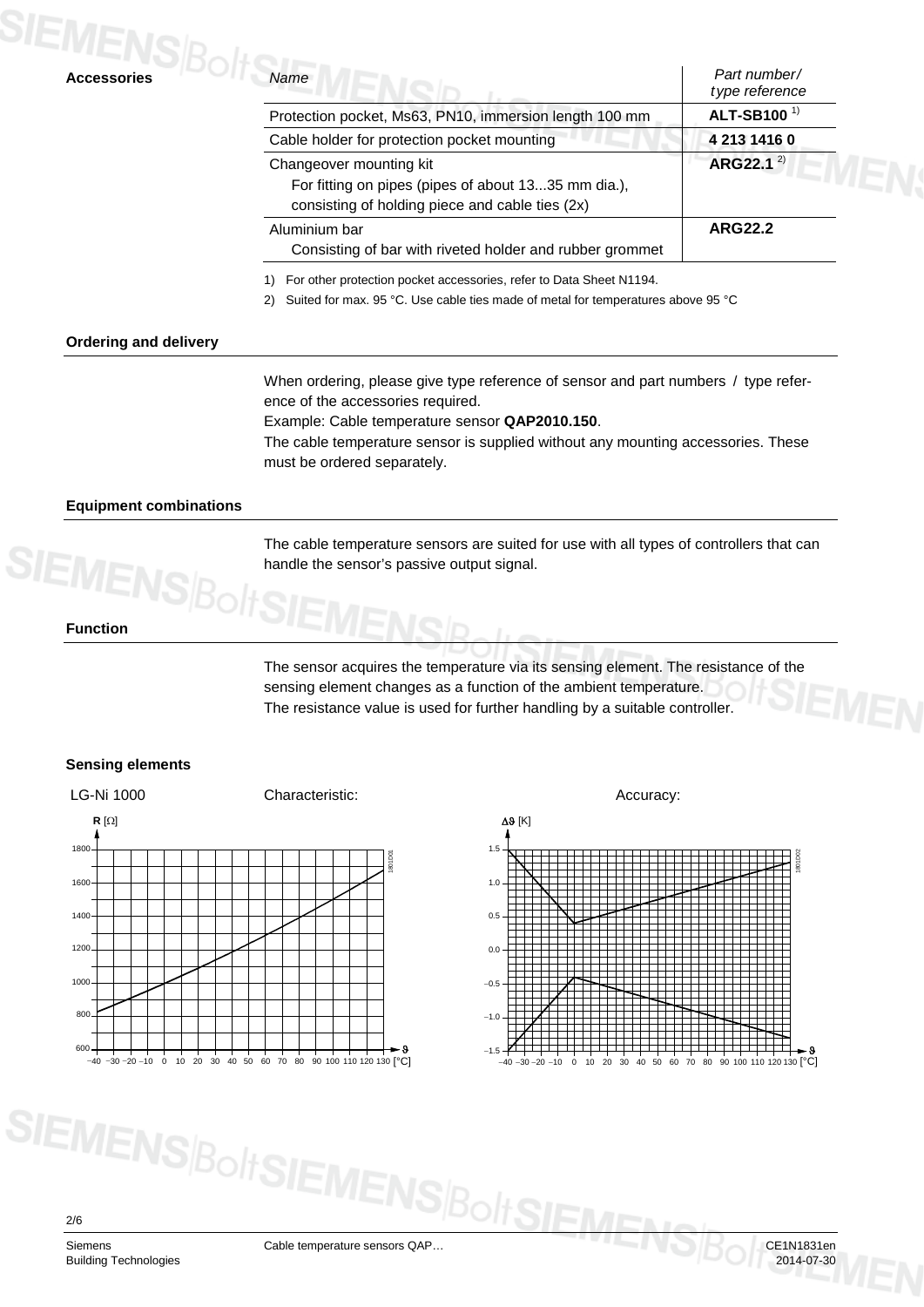

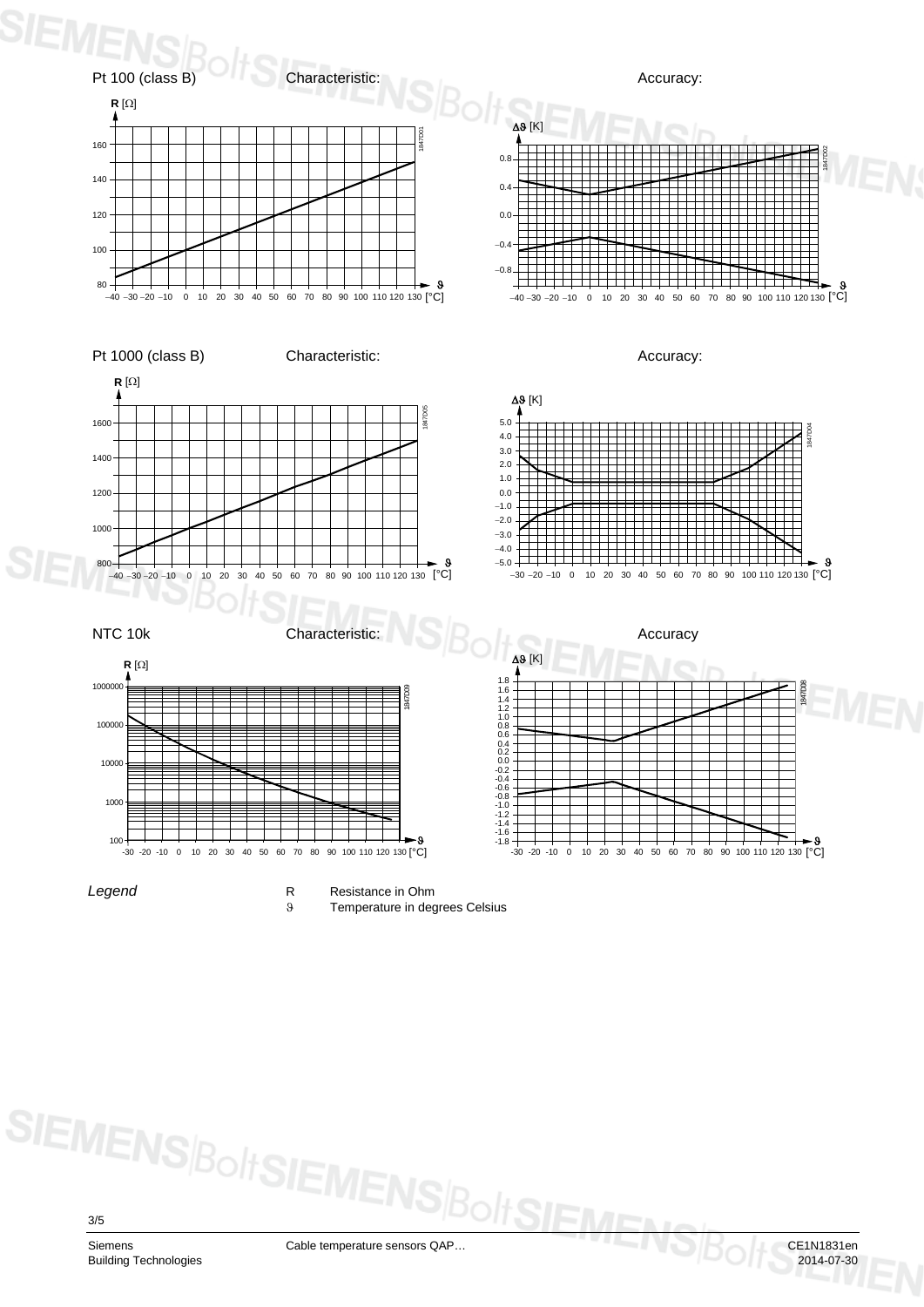## **IEMENS**<br> **Mechanical design**

The sensor consists of sleeve (40.5 mm in length), sensing element and 2-core connecting cable. The sensing element is encapsulated in the sleeve so that it is mechanically and electrically protected. The sleeve also ensures strain relief for the connecting cable. The end of the cable carries ferrules for easy connection.

Different accessories are available for fixing the sensor.

## **Engineering notes**

The permissible cable lengths are dependent on the type of controller with which the sensor is used. They are specified in the Data Sheet of the relevant controller.

## **Mounting and installation notes**

The connecting cable should always be connected to a conduit box.

When mounted in a protection pocket, the sensor must always be fixed in the pocket by means of the cable holder.

Instructions for mounting in induction or fan coil units:

The sensor should be fitted in the location specified by the manufacturer of the terminal unit. If there is no such specification, it must be fitted in the return air flow where it captures the temperature of the room air drawn in. It should be fitted as high as possible to minimize the floor effect. The sensor must be protected against heat radiation from the terminal unit.

**Disposal**



The devices are considered electronics devices for disposal in terms of European Directive 2012/19/EU and may not be disposed of as domestic waste.

- Dispose of the device via the channels provided for this purpose.
- Comply with all local and currently applicable laws and regulations.

4/6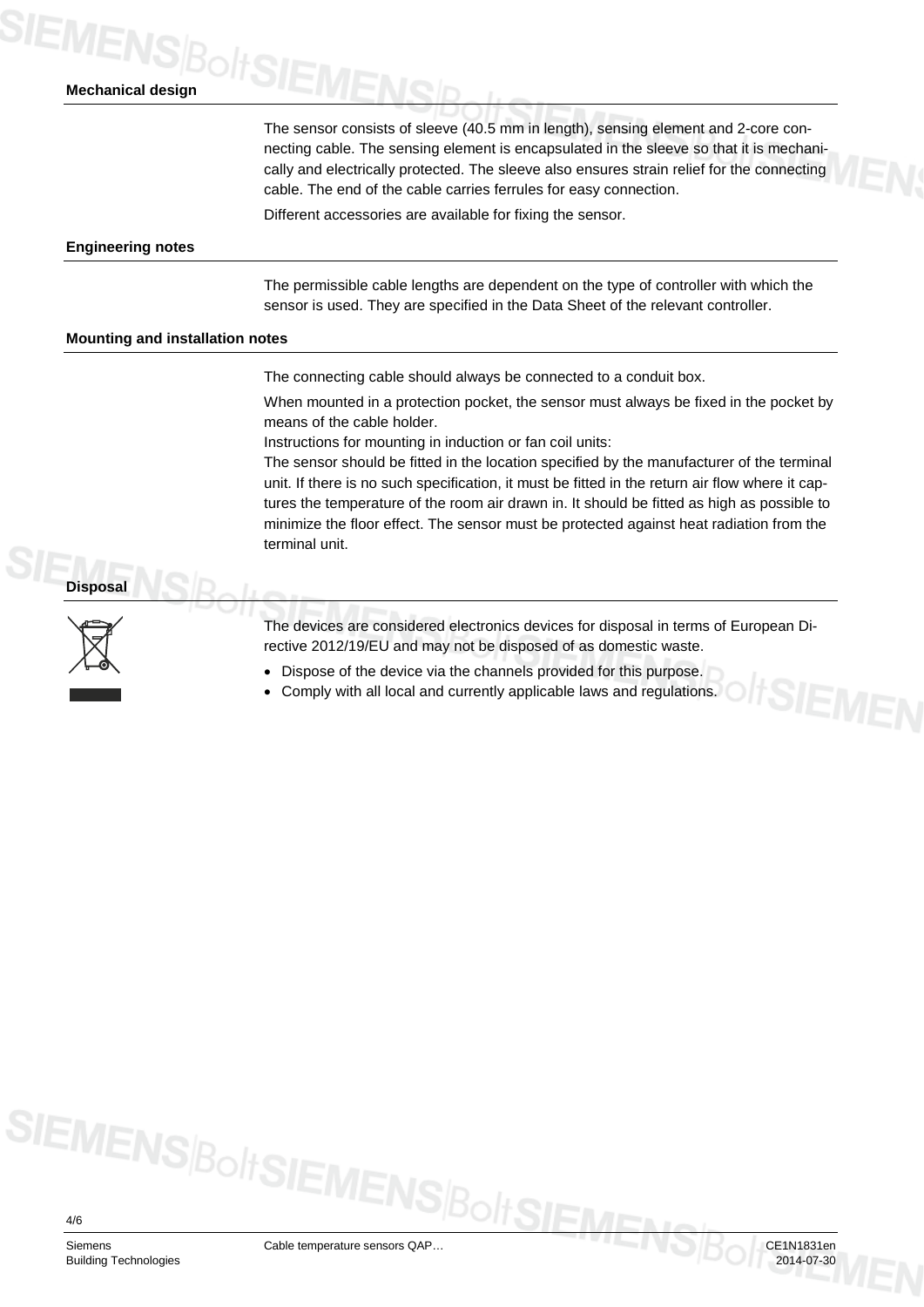| SIEMENS BoltSIEME             |                                                                                               |                                         |  |
|-------------------------------|-----------------------------------------------------------------------------------------------|-----------------------------------------|--|
| <b>Functional data</b>        | Measuring range                                                                               | refer to "Type summary"                 |  |
|                               | Sensing element                                                                               | refer to "Type summary"                 |  |
|                               | Time constant                                                                                 |                                         |  |
|                               | Sensor with ARG22.1 (attached to pipe)                                                        | approx. 25 s                            |  |
|                               | Sensor with protection pocket                                                                 | < 30 s                                  |  |
|                               | Sensor with ARG22.2 in air at $v = 3$ m/s $\lt 1$ min                                         |                                         |  |
|                               | Measurement accuracy                                                                          | refer to "Function"                     |  |
|                               | Type of measurement and output                                                                | passive                                 |  |
| Degree of protection          | Protection degree of housing                                                                  | IP65 according to EN 60529              |  |
|                               | Protection class                                                                              | III according to EN 60730-1             |  |
| <b>Electrical connections</b> | Connecting cable                                                                              | 2-core, interchangeable                 |  |
|                               | Cross-sectional area                                                                          | $2 \times 0.34$ mm <sup>2</sup>         |  |
|                               | Length                                                                                        | see "Type summary"                      |  |
|                               | Perm. cable lengths                                                                           | refer to "Engineering notes"            |  |
| Environmental conditions      | Permissible ambient temperature                                                               |                                         |  |
|                               | for silicone cables                                                                           | $-30+140$ °C                            |  |
|                               | for PVC cables                                                                                | $-25+95$ °C, Short-time (2 h/d) +110 °C |  |
|                               | Perm. ambient humidity                                                                        | 95 % r. h.                              |  |
| Environmental                 | The product environmental declaration CE1E1701 <sup>*)</sup> contains data on environmentally |                                         |  |
| compatibility                 | compatible product design and assessments (RoHS compliance, materials composi-                |                                         |  |
|                               | tion, packaging, environmental benefit, disposal).                                            |                                         |  |
| <b>Materials</b>              | Sensor sleeve                                                                                 | stainless steel 1.4571 (V4A)            |  |
| :MEN!                         | Connecting cables                                                                             | refer to "Type summary"                 |  |
|                               | Packaging                                                                                     | corrugated cardboard                    |  |
| Weight                        | Incl. packaging                                                                               | refer to "Type summary"                 |  |

5/5

Siemens Cable temperature sensors QAP… CE1N1831en